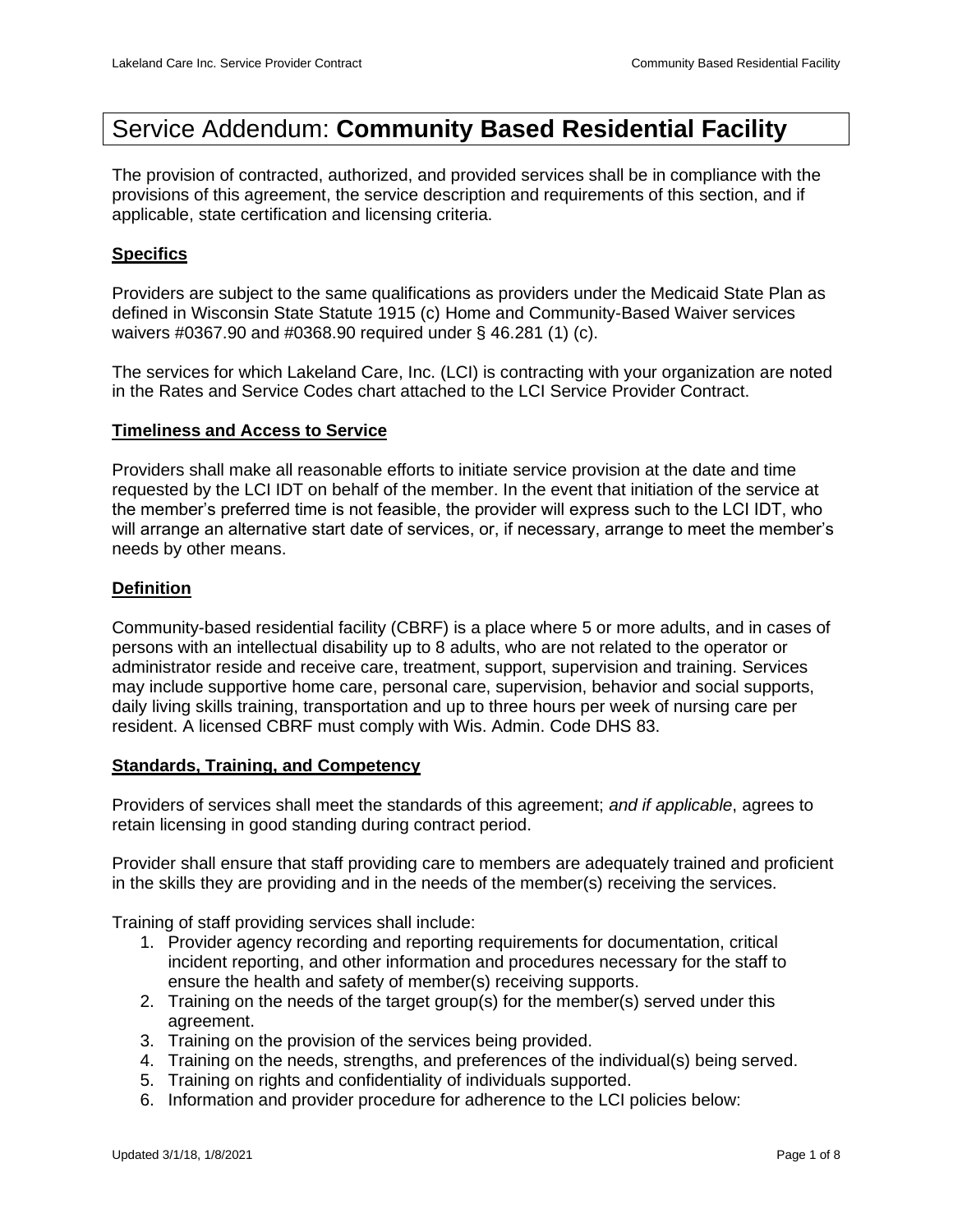- a. Incident Management System
- b. Restraint and Seclusion Policy and Procedure
- c. Communication Expectations
- d. Unplanned use of restrictive measure
- e. Confidentiality

Provider shall ensure competency of individual employees performing services to the LCI members. Competency shall include assurance of the general skills and abilities necessary to perform assigned tasks.

### **Staff to Member Ratio**

Provider's staff-to-member ratio shall be in accordance with state licensure and certification requirements as expressed by ordinance, state and federal rules and regulations applicable to the services covered by this contract. Provider shall be adequately staffed to meet the needs of members as defined in their assessments and individual service plans.

# **Staffing Assignment and Turnover**

The provision of successful services is attributable in large part to the strength of the relationship between a member and the staff directly providing the service. Given this contributory factor, provider agrees to make every effort to match and retain direct care staff under this agreement in a manner that optimizes consistency.

In order to establish and preserve this relationship, providers must take specific precautions to establish and monitor these services. Providers must have a process in place for:

- 1. Members to provide feedback on their experience with the employees performing these tasks and respond when appropriate.
- 2. Written information indicating who within the organization to contact with concerns or questions related to the provision of services or direct care staff.
- 3. Provider will forward documentation and/or feedback to the Interdisciplinary Team (IDT) staff to allow members to express concerns to individuals other than the individual who performs the task.

Changes in staff assignments to specific members and within the organization are at the discretion of the provider. Provider agrees to take member requests for specific staff into consideration when assigning or reassigning staff to specific members and will notify the LCI IDT staff in their reporting of any changes to staff providing services.

# **Collaboration and Coordination of Care**

Through the use of the Resource Allocation Decision method (RAD), the LCI IDT staff shall assess the member's needs and outcomes to determine the amount of services to be authorized. The LCI IDT staff shall exchange pertinent information with the provider at the time the referral is made to assure all health and safety needs are provided during the services. This information exchange shall include the assessed needs and amount of authorized units as it relates to services.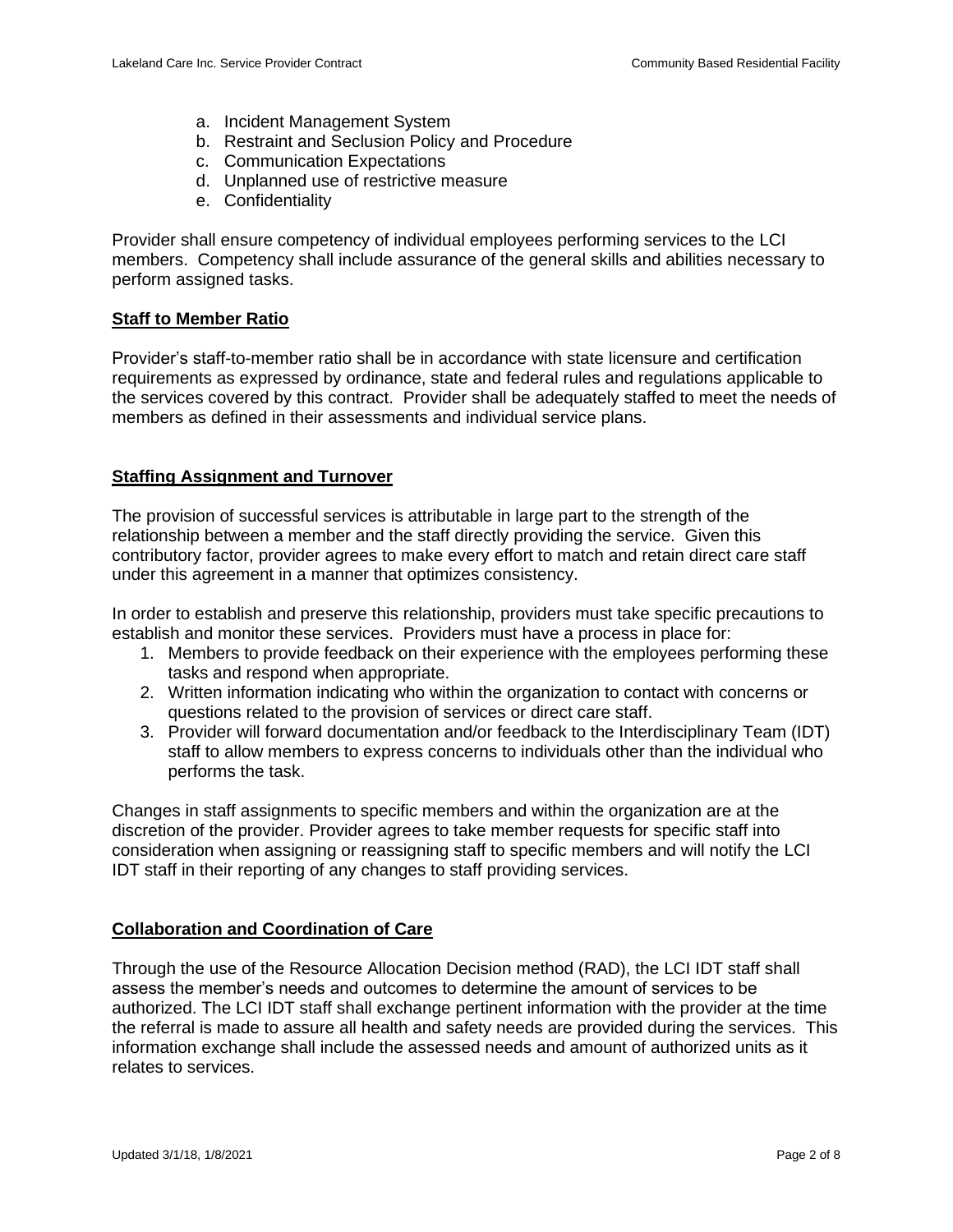All aspects of service shall be discussed between the LCI IDT staff, member or legal representative, and provider to ensure proper collaboration.

Through the use of the Resource Allocation Decision method (RAD), the LCI IDT staff shall assess the member's needs and outcomes to determine the necessity of placement. Prior to admitting a member into a facility:

- 1. The IDT will make a referral to the facility for an assessment. At this time the IDT staff will share any information, assessment data and/or historical data to assist the facility with their assessment and development of their care plan. The IDT staff will inform the facility of specific health and safety needs to be addressed.
- 2. The Individual Service Plan (ISP) must be reviewed and completed prior to authorization and member moving into the facility.
- 3. Within 30 days of admission into the facility, the IDT staff will meet with the member and legal representative (if applicable) and facility manager to review the care plan and any updates.

Note: There maybe instances of expedited admission in which case LCI IDT staff would not be able to share the information, assessment data and/or historical data, and the specific health and safety needs before admission. The LCI IDT staff will provide this pertinent information within three business days of admission to the facility.

# **Agency Communication Responsibilities:**

Providers shall notify the LCI Network Quality Specialist (NQS) of any visits by their licensing or other regulatory entities within 3 days from the conclusion of the visit.

- If a citation is issued, then the provider will supply LCI with a copy of the applicable plan of correction submitted to DQA concurrent with submitting to licensing.
	- o Plan of correction must demonstrate a systematic change in practices that is reasonably expected to result in an ongoing correction of identified violations.
	- $\circ$  LCI reserves the right to require additional plan(s) of correction from providers as it adheres to this agreement and/or applicable licensing standards. Providers must update the NQS and Quality Specialist (QS) when the provider appeals the Statement of Deficiency (SOD) from DQA.

Provider shall ensure a mechanism for recording and reporting to the IDT staff and other appropriate agencies incidents including:

- a. Changes in:
	- Condition (medical, behavioral, mental)
	- Medications, treatments, or MD order
	- Falls (with or without injury)
	- Urgent Care, Emergency Room or Hospitalization
	- Death: anticipated or unexpected
	- Any other circumstances warranting the completion of an agency incident or event report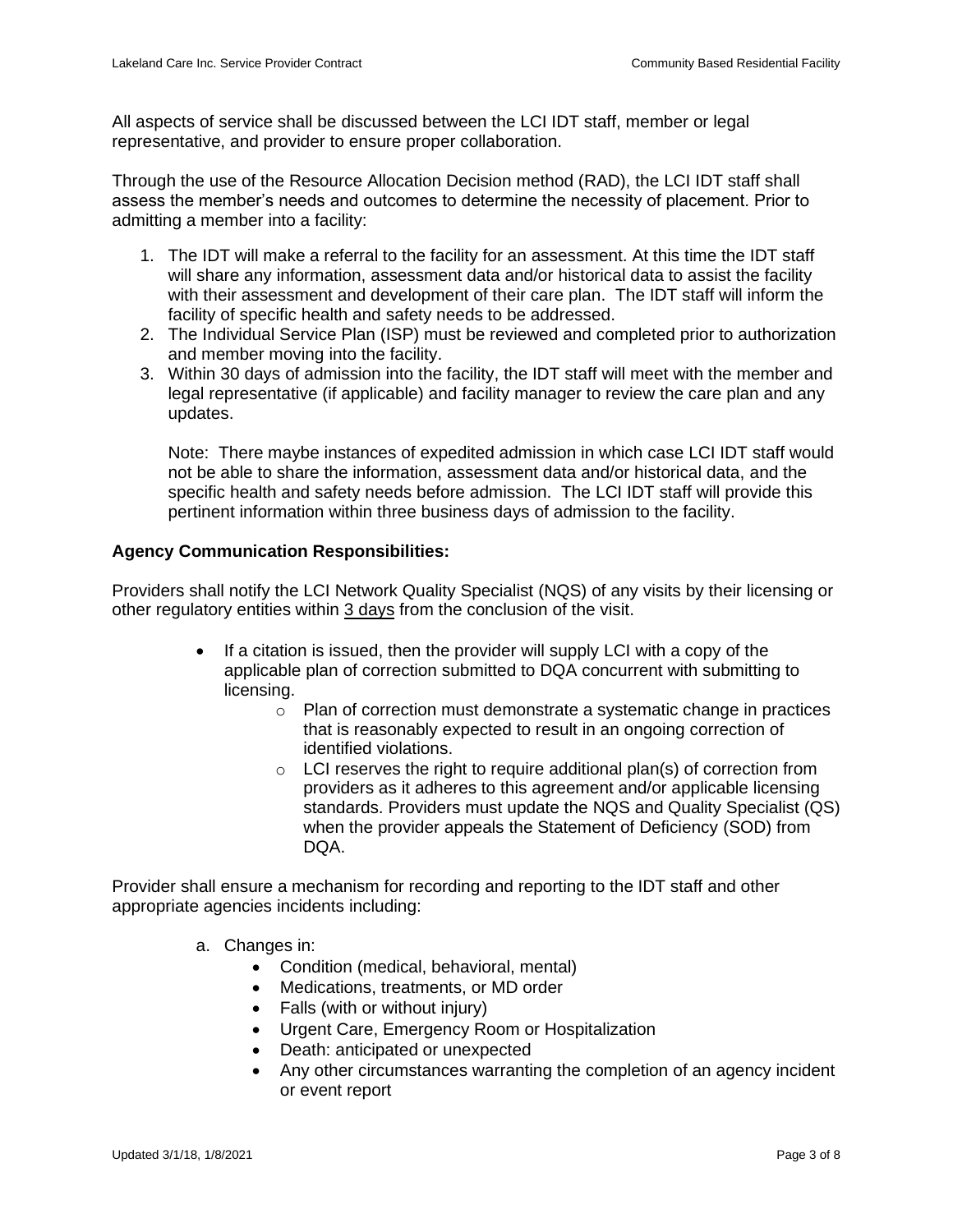- Unplanned use of Restrictive Measure
- b. Communication/Coordination regarding:
	- Medical Equipment or Supplies
	- Plan of Care development and reevaluation
	- Transition difficulty, discharge planning
	- Ongoing Care Management

Note: Staff will first follow their own established in-house protocol. Staff will then inform the IDT of *any member circumstance that would warrant family or physician notification* including, but not limited to, the above circumstances.

### **Documentation**

Providers shall comply with documentation as required by this agreement; *and if applicable*, state licensure and certification requirements as expressed by ordinance, and state and federal rules and regulations applicable to the services covered by this contract.

At any time, the IDT staff may request:

- A written report to enhance the coordination and/or quality of care, which includes:
	- o Changes in members' activities
	- o List of supportive tasks provided
	- o Ongoing concerns specific to the member
	- o Additional documentation of the services provided

Each LCI member shall have a developed plan of care specific to their needs which addresses each area of service need being provided. A copy of this care plan shall be supplied to LCI IDT staff.

#### **Billable Units**

Provider rates for provision of services will incorporate all administrative and business functions related to the provision of service. Contracted rates include the provision of administrative functions necessary for services and are not billable beyond units provided to each authorized member.

Providers should reference the Rates and Service Codes chart of the agreement for contract units and rates.

Providers should use increments as listed in the Rates and Service Codes chart to bill LCI up to the authorized number of units for the member. Providers can only bill for services rendered to the member. Provider will refund LCI the total amount of any/all units billed without services rendered to the LCI member.

Providers are required to provide for all identified care needs during the provision of services and are specifically prohibited from billing fraudulently for additional services during the provision of these services.

Family Care services administered by LCI are funded by state and federal tax dollars though the Medical Assistance program. As a publicly-funded system, LCI strives to maintain the integrity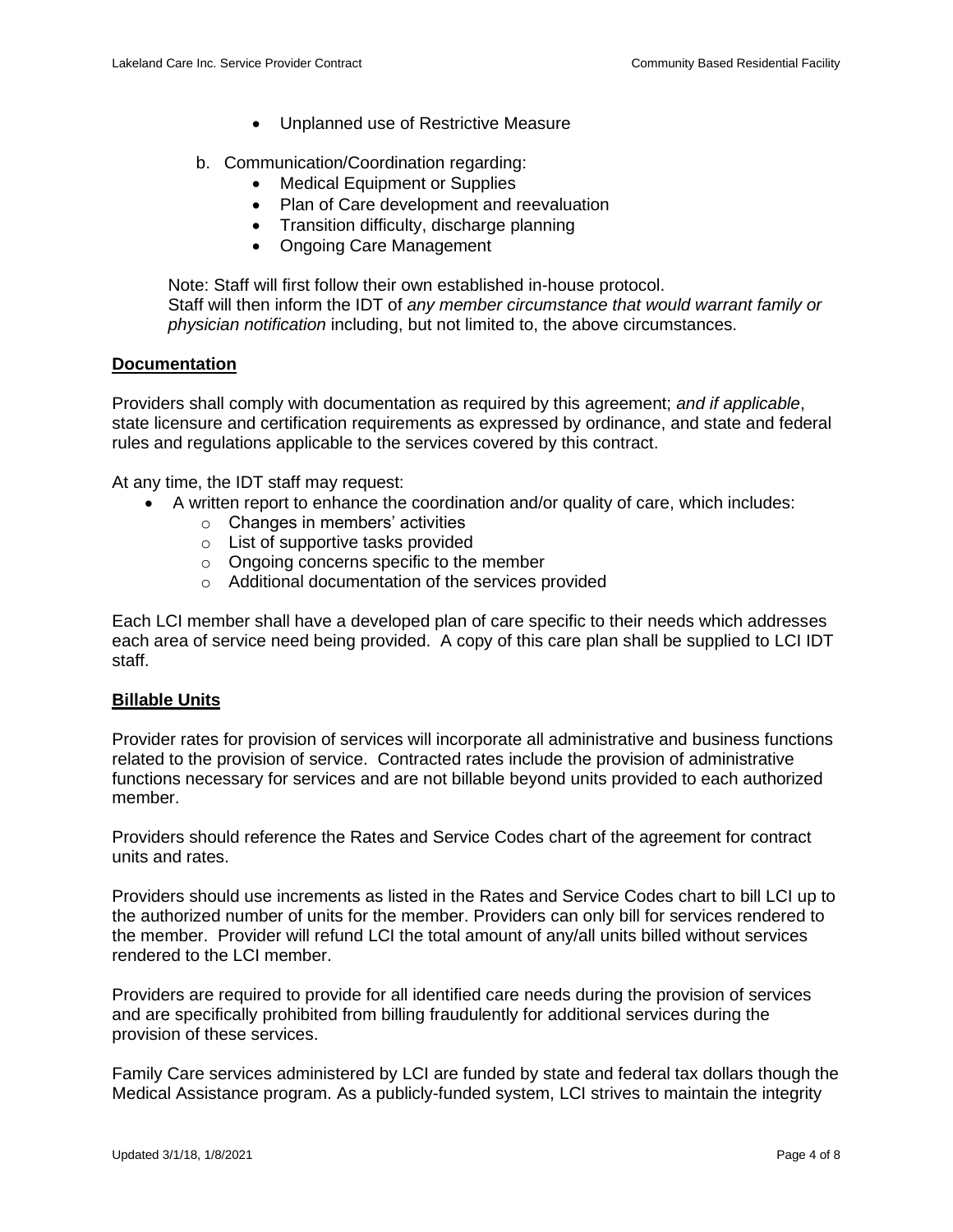of the program by ensuring that all services are billed as authorized by LCI, and as rendered to members. LCI ensures this protection, by regularly conducting random reviews of claims submitted by its contracted providers. LCI reserves the right to request verification documentation from providers. This could include but is not limited to: providers' case notes, files, documentation and records.

# **Additional Considerations:**

- Services will be provided as identified and authorized by the LCI IDT staff.
- Providers may not limit or deny any LCI member services due to dissatisfaction with their LCI contracted rate.
- LCI pre-authorizes all of its services. If provider bills for more units than authorized without prior authorization, these services may be denied.
- In the case that a LCI member cancels service, the provider must contact the LCI IDT staff. Services cancelled will not necessarily be rescheduled and should not be assumed by the provider.
- Provider can bill LCI for any day that they provide a service to the member, even if the member does not sleep in the facility that night.
- Provider cannot bill LCI for the following circumstances:
	- $\circ$  When a member is discharged from the setting at the provider's request
	- o A member elects to move to a different setting
	- o A member goes to visit a relative or friend
	- o A member goes on vacation
	- o A member attends a camp
	- o A member dis-enrolls from LCI
	- $\circ$  The death of member

# **Bed Hold Policy**

- The LCI/Provider contract with residential providers allows for payment of up to 14 days to hold a member's bed. This payment is to ensure the availability of the member's primary residence after their temporary absence. Payments are for the explicit purpose of holding the bed for the absent member who is anticipated to return to the facility.
- Bed hold payments will not be made if the member is not expected to return to the facility. Examples of situations when a bed hold payment would not be warranted include when a member is discharged from the setting at the provider's request, a member elects to move to a different facility, a member dis-enrolls, or the member dies.
- Bed hold charges will be paid per the LCI Service Provider contract only when there is agreement on the part of LCI and the provider that the member is expected to return to their current room.
- Bed hold days will begin on the first day following the day the member last resided in the original facility. For example, the member last resided at the original facility on Sunday, November 14<sup>th</sup>. The Bed Hold would begin for that member on Monday, November 15<sup>th</sup>.
- If a request for bed hold payment exceeds 14 days, the following criteria will be followed:
	- o In cases where the IDT staff, IDT staff Supervisor and the provider concur that a continued bed hold is the only practical means to ensure the member's long-term care outcome, a bed hold payment beyond 14 days may be negotiated.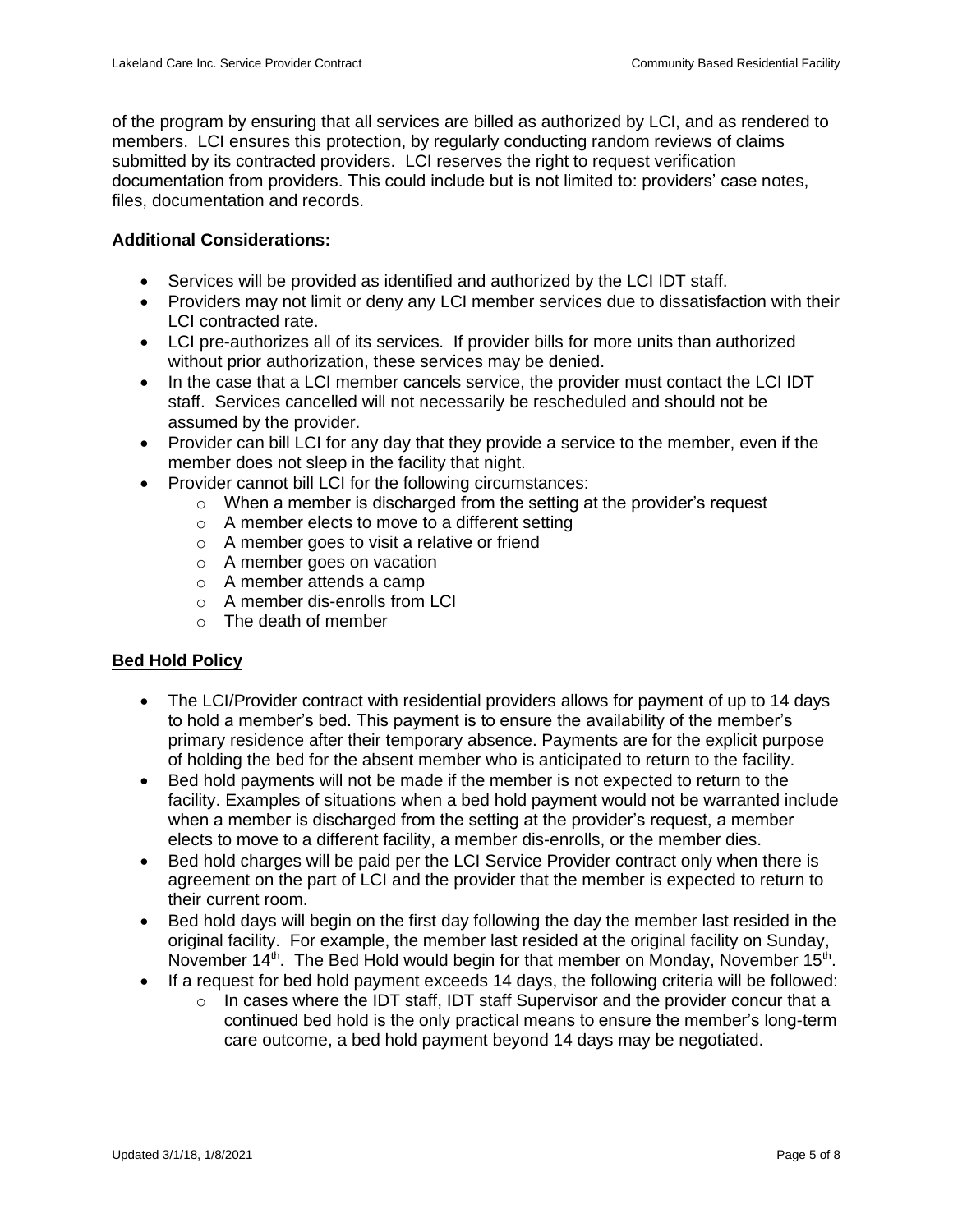# **Rates**

Residential rates will be for a period of not less than one year, unless there is mutual agreement to a shorter term. Residential services subcontracts or amendments shall be based on the Lakeland Care acuity-based rate setting model unless otherwise specified.

Rates may be changed:

- 1. Anytime, through mutual agreement of the MCO and provider.
- 2. When a member's change in condition warrants a change in the acuity-based rate setting model.
- 3. When a rate has been in effect for at least twelve months, and a change is proposed for an individual member or facility:
	- a. The MCO must provide a sixty-day written notice to the provider prior to implementation of the new rate.
	- b. The rate change may apply to the entire contract or to specific rates within the contract, but only on a prospective basis.
	- c. Rates which are reduced using sub. 3. are protected from additional decreases during the subsequent twelve (12) month period.
	- d. When changes occur when members or residents move in or out, the rate will be effective the date of the move.

# **Scope of Services**

A contract for community residential services with LCI incorporates the services and supports listed below. This list is not all encompassing, but a listing of general categories and examples of costs typically incurred in each category. Community substitute care settings include the following items and supports:

#### **Physical Environment**

- 1. Physical Space sleeping accommodations in compliance with facility regulations including access to all areas of facility and grounds.
- 2. Furnishing all common area and bedroom furnishings including all of the following: bed, mattress with pad, pillows, bedspreads, blankets, sheets, pillowcases, towels and washcloths, window coverings, floor coverings.
- 3. Equipment All equipment that becomes a permanent part of the facility (Examples: all lifts, grab bars, ramps and other accessibility modifications, alarms pull-stations and/or call lights/pendants). Includes equipment such as fall alarms, bed alarms, Hoyer lifts, Sitto-Stand lifts which are to be purchased by and remain the property of the provider.
- 4. Housekeeping services including laundry services, household cleaning supplies, and bathroom toilet paper and paper towels.
- 5. Building Maintenance including interior and exterior structure integrity and upkeep, pest control, and garbage and refuse disposal
- 6. Grounds Maintenance including lawn, shrub, and plant maintenance, snow and ice removal.
- 7. Building Protective Equipment carpet pads, wall protectors, baseboard protectors, etc.
- 8. Building Support Systems including heating, cooling, air purifier, water and electrical systems installation, maintenance and utilization costs.
- 9. Fire and Safety Systems including installation, inspection and maintenance costs.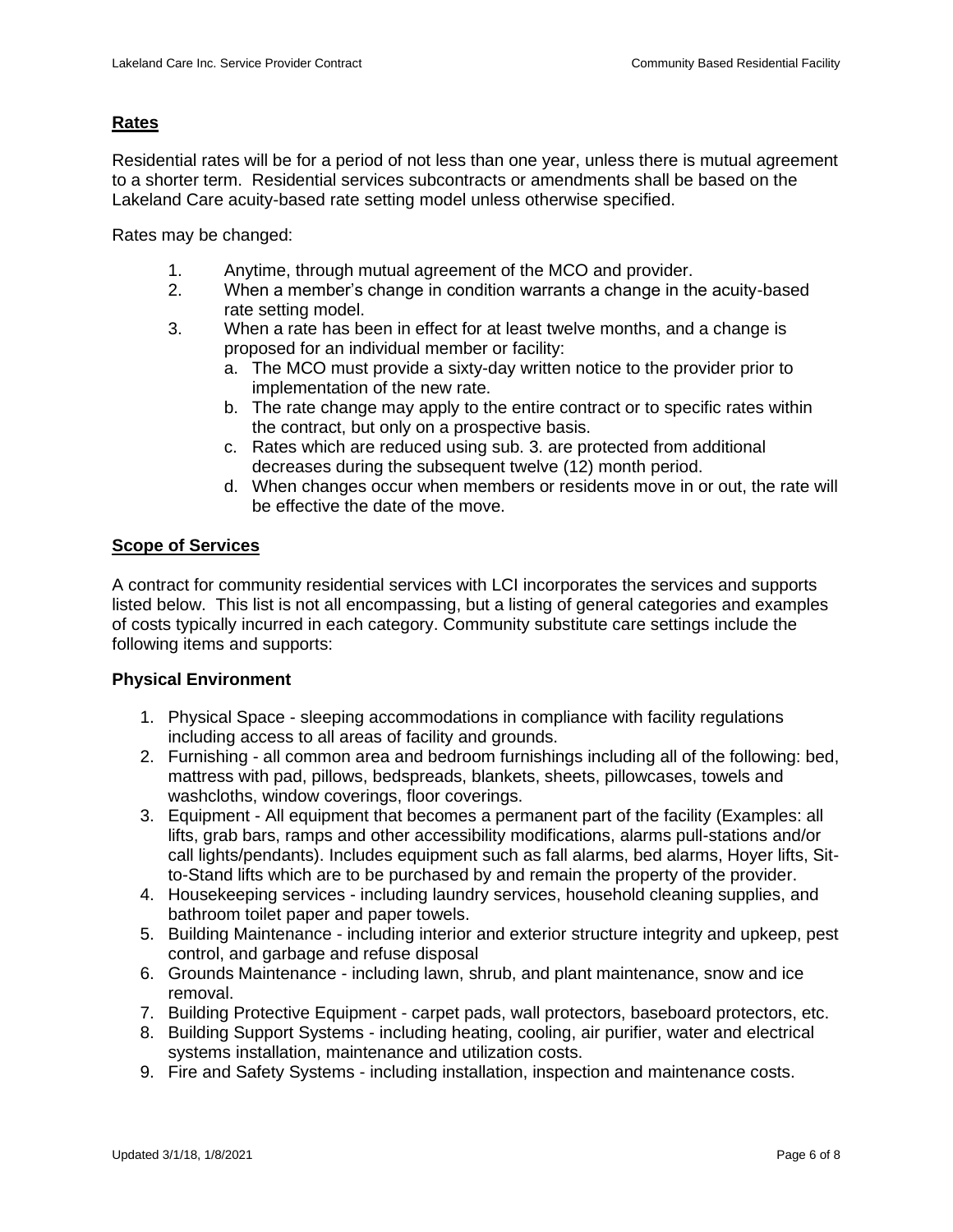- 10. Food 3 meals plus snacks, including any special dietary accommodations, supplements, and thickeners and consideration for individual preferences, cultural or religious customs of the individual resident.
	- a. Enteral feedings (tube feedings) are excluded from this requirement, and are the responsibility of LCI. Providers cannot accept payment for board when members are receiving all nutrition via enteral feedings (tube feedings).
- 11. Telephone and Media Access access to make and receive calls and acquisition of information and news (e.g. television, newspaper, internet).

# **Program Services Program**

- 1. Supervision adequate qualified staff to meet the scheduled and unscheduled needs of members.
- 2. Personal Care, Assistance with Activities of Daily Living and Daily Living Skills Training.
- 3. Activities, Socialization and Access to Community Activities including facility leisure activities, community activities information and assistance with accessing, and assistance with socialization with family and other social contacts. Members' preferences shall be taken into consideration.
- 4. Health Monitoring including coordination of medical appointments and accompanying members to medical service when necessary.
- 5. Medication Management including managing or administering medications and the cost associated with delivery, storage, packaging, documenting and regimen review. (The cost of bubble packaging, pre-drawn syringes, etc., costs are part of MA and/or Medicare Part D benefit and not billable to members or costs that can be incurred by other funding sources).
- 6. Behavior Management including participation with the MCO in the development and implementation of Behavioral Treatment Plans and Behavioral Intervention Plans.
- 7. Facility Supplies and Equipment including first aid supplies, gauze pads, blood pressure cuffs, stethoscopes, thermometers, cotton balls, medication and specimen cups, gait belts, etc.
- 8. Personal Protective Equipment for staff use including gloves, gowns, masks, etc.
- 9. OSHA and Infection Control Systems including hazardous material bags, sharps disposal containers, disposable and/or reusable wash cloths, wipes, bed pads, air quality - free of unpleasant odors and second hand smoke etc.
- 10. Transportation transportation of the member is included in the scope of residential services. Residential service providers may meet the transportation need by transporting members directly or by purchasing and/or coordinating transportation from another source. Lakeland Care IDT staff retain the discretion to authorize exceptional transportation needs based on the assessed needs of the member.
- 11. Resident Funds Management assistance with personal spending funds, not including representative payee services.

The following costs are *not typically provided* by a facility and are costs incurred by the individual member or the MCO:

- Medication and Medical Care Co-payments.
- Personal Hygiene Supplies including toothpaste, shampoo, soap, feminine care products.
- Member Clothing shirts, pants, underclothes, socks, shoes, coats.
- Costs associated with community recreational activities event fees, movie tickets, other recreational activities of the member's individual choosing.